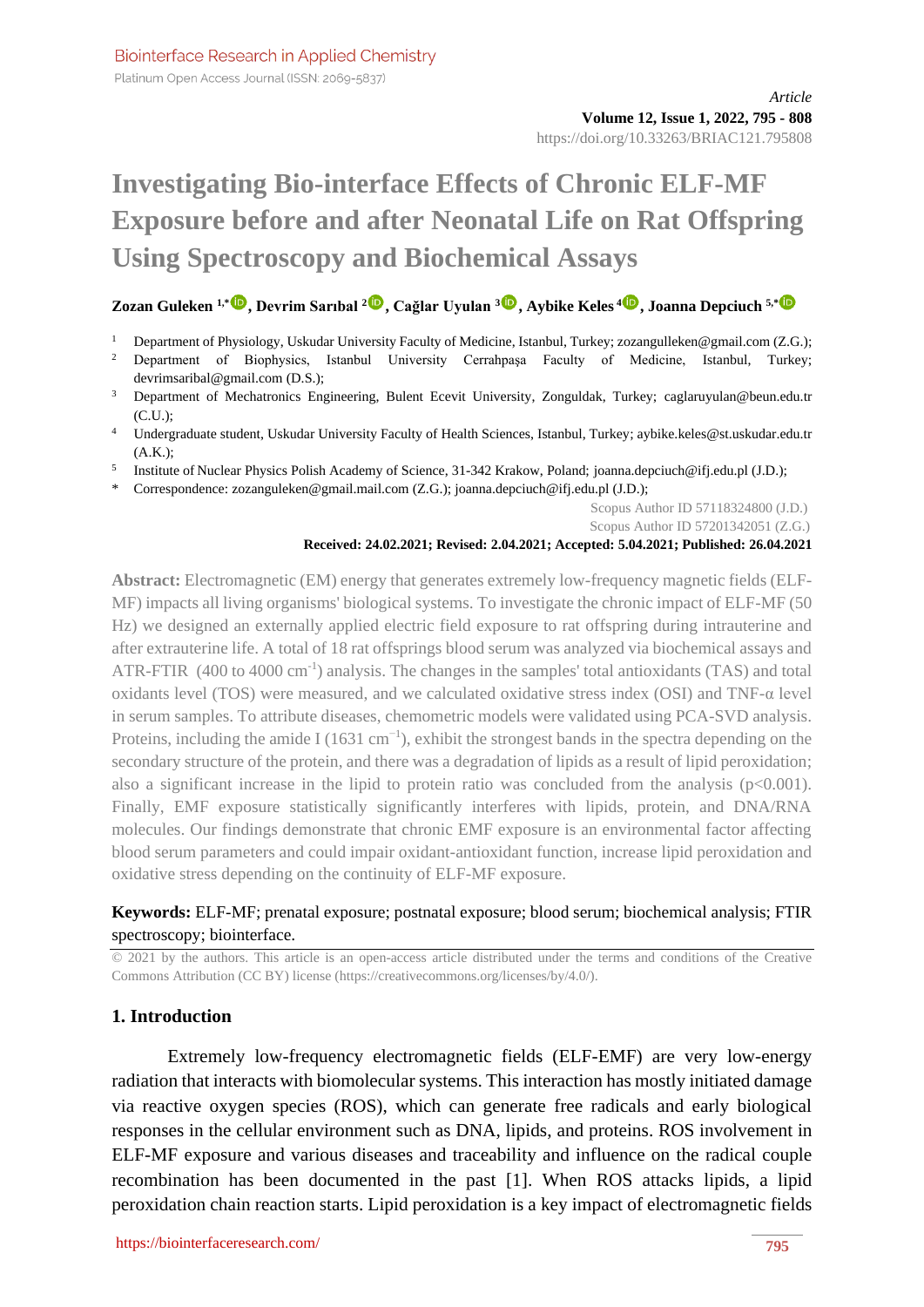on biological membranes. Peroxidation of membrane lipids may induce changes in the structure, permeability, and fluidity of membranes and cause many hazardous effects on their function. Affecting the antioxidant/prooxidant balance and reducing the antioxidant capacity, ROS were known to disturb the cellular microenvironment and modify normal cells' function [2]. Healthy embryonic development in fetal life is essential for the procreation of a population. Disorders caused by oxygen free radicals, which play an important role in the onset of many diseases during the neonatal period, may induce many pathological conditions after birth and postnatal period. Researches have shown that mammalians have regulated embryo-fetal development; that is, embryonic stem cells are strictly induced and modulated by signaling molecules during differentiation and the entire developmental process [3]. The neonate's adaptive immune system is not completely incapable but inexperienced and has no immunological memory due to the lack of in utero antigenic stimulation. Animal studies had been shown that exposure to EMF exposure did significant risk impaired implantation or the fetal development of animals. This is attributed to the cellular process involving mitosis and meiosis, which is the period of cells exposed to external stressors, like heat, physical and chemical agents [4].

The blood cells and components sensitively and effectively respond to internal stress factors such as bacteria, intracellular parasites, viruses, and external stress factors, including nutritional factors, toxins, alcohol, foreign bodies, and EMF exposure [5].

Rats exposed to EMF show increases in blood pressure, the whole heart, and left ventricular weights. The movement of hemoglobin in blood vessels is accelerated due to the presence of ferric ions. Also, exposure to EMFs causes structural differences in blood parameters such as a decrease in total antioxidant capacity and plasma calcium level, which are diagnostic for certain diseases such as anemia, leukemia, and inflammation of the human body. Studies had been shown that prolonged exposure to ELF-MF causes an increase in red blood cells (RBCs) count, decrease in white blood cell (WBCs) count and lymphocyte count, which leads to deterioration in large molecules in cells and imbalance in ionic equilibrium [6].

Generally, studies are focused on epidemiologic studies. These studies have a conclusion on MF exposure establish a link between human adverse effects on cell proliferation. Animal studies had been shown that exposure to ELF-MF did significant risk impaired implantation or fetal development in animal studies. This is attributed to the cellular process involving mitosis and meiosis, which is the period of cells exposed to external stressors, like heat, physical and chemical agents, MF exposure in the intrauterine period and after the developmental stage of living organism [7]. Although industrial agencies direct assurances of safety to avoid non-voluntary exposure, it seems unlikely that get rid of exposure completely is very hard.

However, long term and chronic effects of MFs are inconclusive, and there is not enough study about the relationship between chronic exposure to ELF-MF in the intrauterine and extrauterine period; studies had been showing that bimolecular interaction results in an imbalance in cellular progress, causing apoptosis on cell proliferation [8]. Nowadays, we are constantly exposed to electromagnetic fields.

Infrared (IR) spectroscopy is a powerful tool for biological tissues and biofluids such as whole blood, urine, saliva, and serum [9]. Classifying spectral categories lets us distinguish different categories in some clinical settings and the analyzed sample's underlying health status [10]. To understand probable structural and functional changes of biological molecules, as in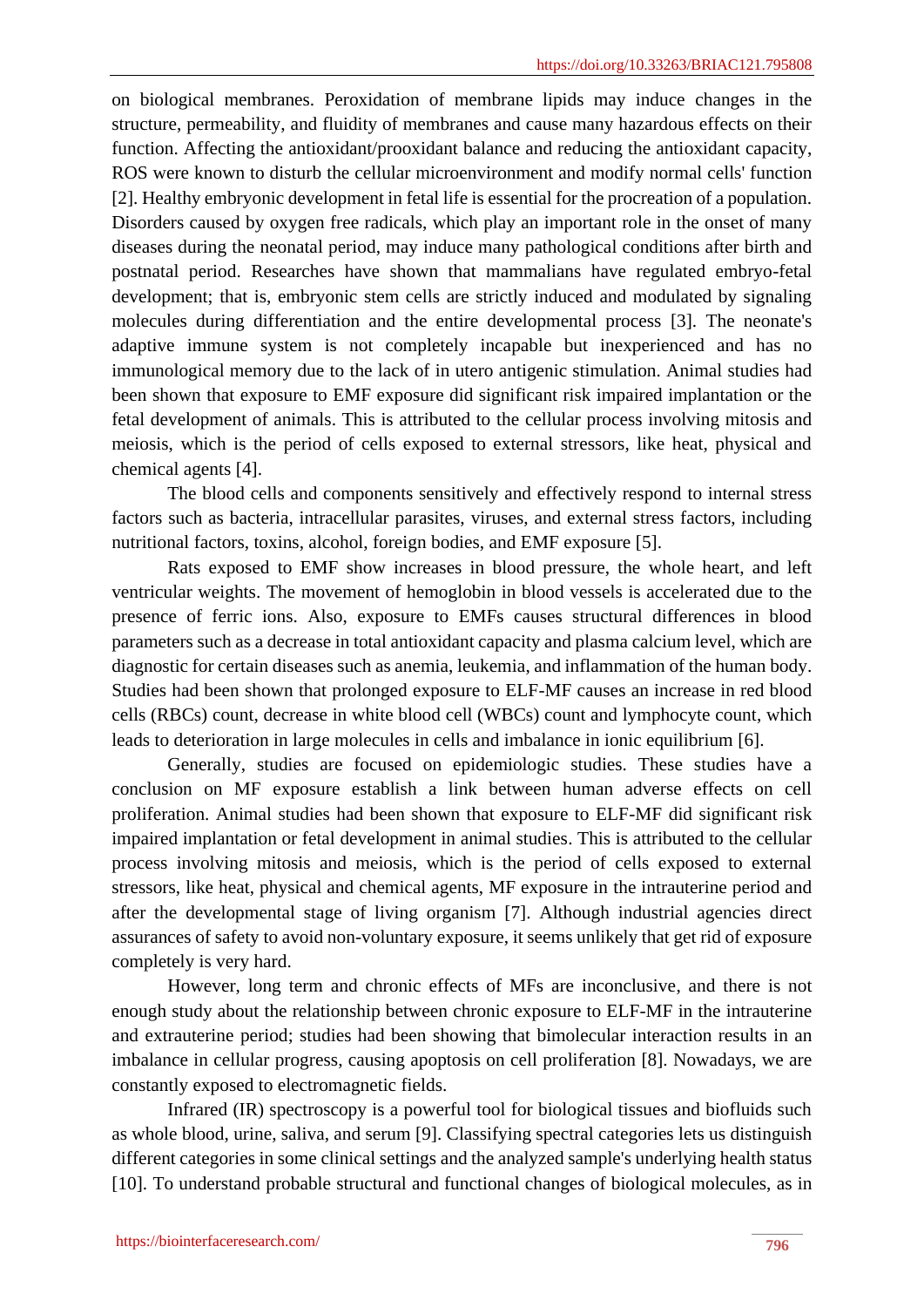previous studies, we used spectroscopic peak positions, band areas, and the band ratios of the samples, including the changes induced by ELF-MF exposure in biological systems [11-12].

There is no information about how exposure to a magnetic field during pregnancy affects offspring's blood serum level. Therefore, we designed an experimental set-up to evaluate juvenile rats' blood biochemical values before and after chronic magnetic field exposure. We used specific computational analysis techniques to obtain meaningful and reliable information to process IR spectra known as chemometrics. Also, we used preprocessing techniques to correct baseline and to remove not related possible variations, and then chemometric models were validated to obtain possible spectral biomarkers with sensitivity and specificity. As a multivariate classification model, we used principal component analysis plus singular value decomposition analysis (PCA-SVD). To see the oxidative status and immune response, we measured TAS, TOS, OSI and TNF-α levels.

#### **2. Materials and Methods**

## *2.1. Animals and experimental design.*

Experimental protocols were approved by the Bezmialem University Animal Care and Use Committee (2020/95) in accordance with the Declaration of Helsinki and with the guidelines of the care and use of laboratory animals. Sprague Dawley rats (250–200 g), obtained from Bezmialem University Experimental Animals Research and Implementation Centre. They were housed in the standard cages one by one, under controlled environmental conditions with an ambient temperature of  $(22 \pm 2^{\circ}C)$  a 12-h light/dark cycles, and 60 % humidity, during the experiment (lights on from 6:00 AM to 6:00 PM). Rats were nourished with standard rat chow and able to access water ad libitum.

At the beginning of the study, female Sprague-Dawley rats were mated with a cage design of two females per male. Pregnancy was determined by a vaginal smear test, and the detection of the sperm was designated as day 0 of pregnancy. Pregnant rats were removed and kept in separate cages. Pregnancy female rats weighed ( $n = 2$ ) 250 – 300 g were randomly distributed into two main groups: Exposed group placed into 50 Hz 500μT ELF-MF radiating magnetic field cages for 24 hours for the duration of pregnancy (21 days) for intrauterine (IU) period from day 0 of gestation to day 21 of lactation, while pregnant rats of the Unexposed group were placed in an inactive system for the same time. Next, the birth, newborn rats were also randomly distributed into two main groups: exposed to the same magnetic group n=11and unexposed group  $n=7$  group: conditions as during the IU period. The exposure time was  $42$ days to investigate the influence of the long-term and chronic impact of exposure on the magnetic field. After the  $42<sup>th</sup>$  days, newborn rats were anesthetized and sacrificed with ketamine (35 mg/kg, i.m.), and xylazine (5–10 mg/kg, i.m.) body trunk blood was collected by cardiac puncture for the measurement of blood IR spectroscopy analysis.

# *2.2. ELF-MF exposure.*

Merritt coil system [13] was used as the source of ELF-MF. Merritt coil system, which can produce a large volume of the uniform magnetic field, consists of 4 square coils; inner coils have 11 windings, and outer coils have 26 windings. The system has 3 shelves, each 90x90cm in size, and 3 cages can fit on each shelf. In the trial studies conducted before and during our experiment, the uniform magnetic field intensity created by the cages was followed by averages of 6 minutes with Narda EHD-50D electric-magnetic field probe. The average magnetic field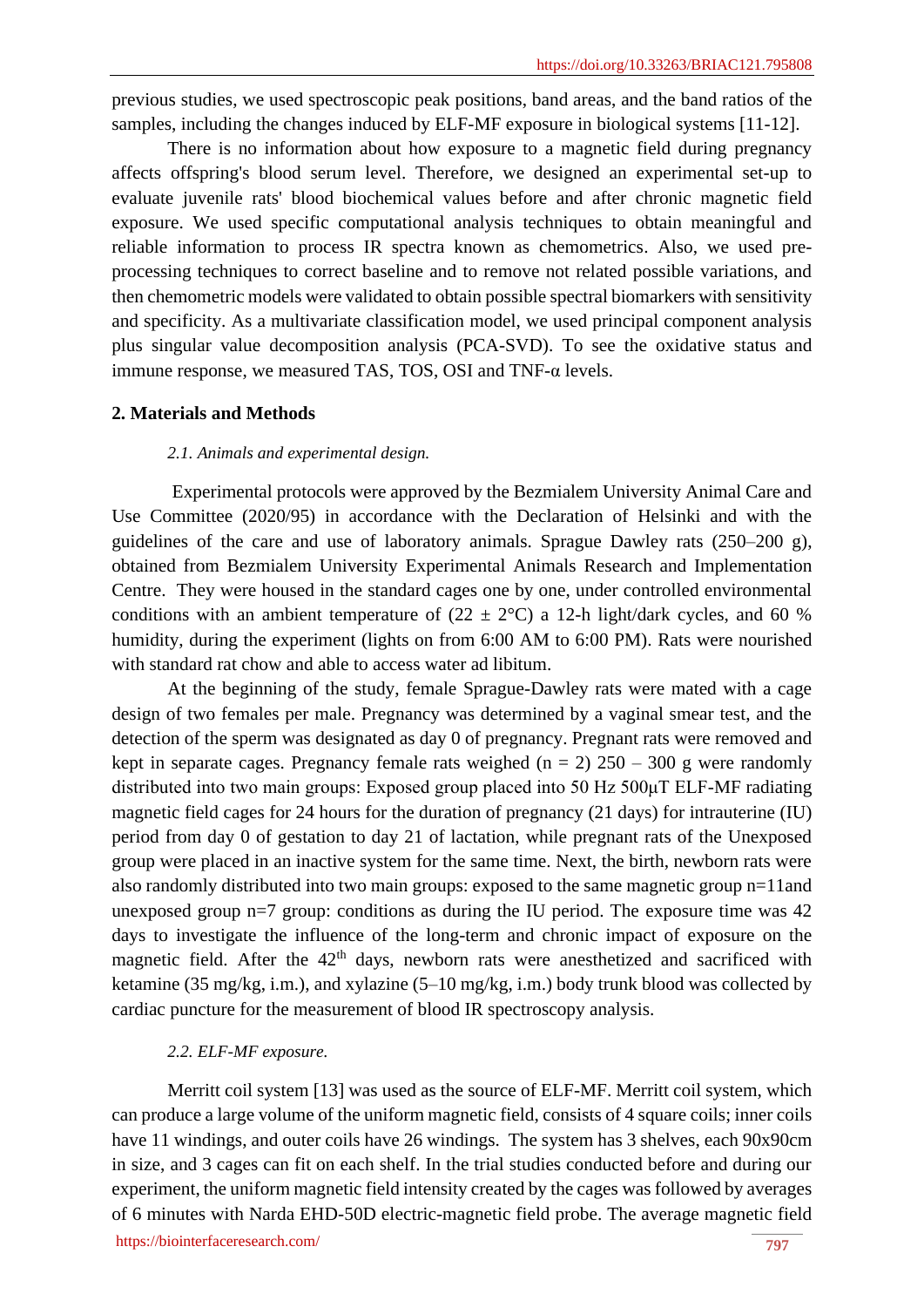intensity on the shelves was determined as  $500 \pm 8 \mu T$  when the system was operating, and the magnetic field intensity of the room was determined as 10-12 µT when the lights were on in the background measurements. There were no other devices that may generate magnetic fields in the room where the coil system was located during the experiments. Faraday cage, which is used to block electric fields, did not need to be used in the experiment because it cannot block low-frequency magnetic fields such as ELF-MF. In order to obtain the required magnetic field strength, the variac was adjusted to give a constant electrical current of 13.39 A from enamel coated AWG 5 ( $R = 4.62$ mm) thick single-core copper wire. No significant temperature increase was detected in the wires or in the environment when the system was operating. The constant relative humidity was measured as  $50 \pm 10\%$  and the temperature  $24 \pm 1$  ° C on the shelves with cages in the environment during the radiation.

ELF-MF was produced using the Merritt coil system, which produces 50 Hz frequency and 500μT field surrounded in a frame. The Merritt coil system consisted of 4 square coils; the inner coils 11 have windings and the outer coils 26 have windings, and the square coils are connected in series. Each exposed rat was placed into separate cages, and the cages were located on the shelves of the ELF-MF producing system within the study period. During the exposure, the ELF-MF magnitude was measured every six minutes with a magnetic field probe (Narda EHD-50D, Germany). The flowchart of the study is presented in Figure 1.



**Figure 1.** Flowchart of the experiment.

#### *2.3. Biochemical analyses.*

Total Antioxidant Status (TAS) levels were measured by the spectrophotometric method using a commercial kit (Rel Assay, Turkey). Thermo Scientific Microplate Reader (USA) was used to perform the assay. The changes in the samples' total antioxidants levels were measured at an absorbance of 660 nm. TAS activities were expressed as mmol Trolox Equiv/L of samples. Total Oxidant Status (TOS) levels were measured by the spectrophotometric method using a commercial kit (Rel Assay, Turkey). Thermo Scientific Microplate Reader, USA device, was used to perform an assay. Results are indicated in terms of um H<sub>2</sub>O<sub>2</sub> Equiv/L. Oxidative Stress Calculation (OSI): OSI) level for each patient calculated by using (TOS (μmol. H2O2.equiv/L)  $\times$  100)/(TAS (μmol. Trolox.equiv/L)) formula. TNF- $\alpha$ ELISA kit (Elabscience C., Cat no: E-EL-R0019, China) was used for the quantitative measurement of TNF- $\alpha$  in serum samples. Biotin was added to all wells and combined with Streptavidin-HRP to form an immune complex. Samples and standards were pre-coated with the Anti-Human monoclonal antibody before incubation, then carry out incubation again and washed to remove the uncombined enzyme. Optical density was read on a standard automated plate reader at 450 nm (Thermo Scientific Microplate Reader). The detection range of the kit was between 78.13-5000 pg/mL.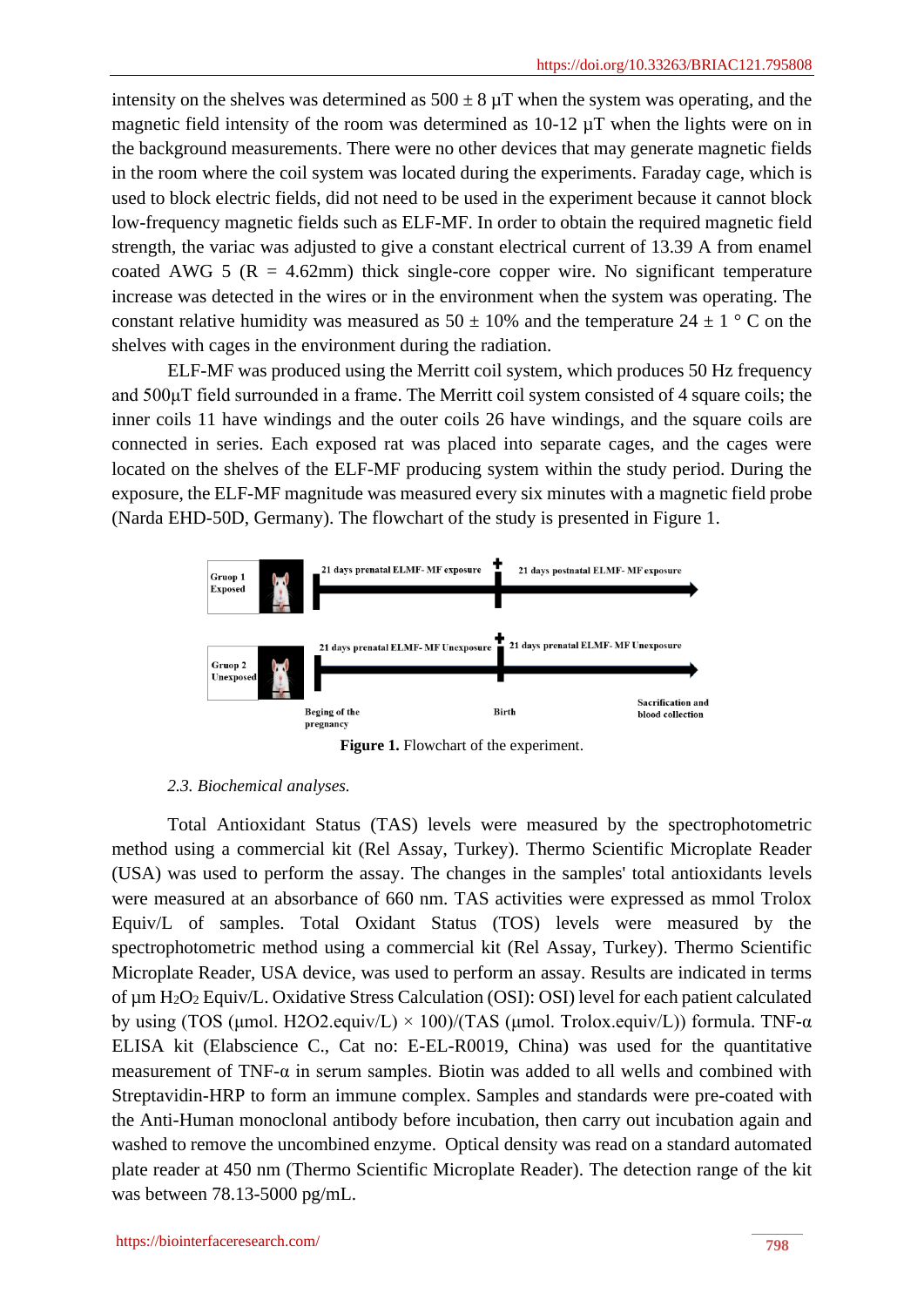## *2.4. Spectral acquisition.*

Obtained blood samples from MF and Control rats were thawed at room temperature (20-30 minutes) for clotting, then 15 min. centrifuged at 3000 rpm for the isolation of the fibrinogen precipitate to obtain serum component. The obtained samples were stored at −80°C until the analysis. We used JASCO FT/IR 4700 device Corporation 2967-5 Ishikawa-machi, Hachioji-shi, TOKYO, JAPAN) for spectroscopic measurements and the detection of the sample was made with liquid-nitrogen cooled mercury cadmium telluride (MCT). The device was containing a diamond with Gladi attenuated total reflection (ATR) TM, crystal plate, via appropriate software JASCO Spectra Manager version 2. IR spectral resolution was acquired at 4 cm<sup>-1</sup> with zero-filling of the interferogram giving 4 cm<sup>-1</sup> data spacing equivalent to 3684 data points with 32 scans within the 4000  $cm^{-1}$  to 600  $cm^{-1}$  regions. Before the measurement's samples were permitted to dehydrate at 24 °C in our temperature-controlled laboratory for approx. 5 minutes as previous studies [12]. Before each sample measurement, the empty diamond/MCT of ATR unit was recorded as background and repeatedly subtracted via the proper software to eliminate water in the sample and the air. To measure each sample spectrum, we transferred 1 µL of blood serum onto an IR-reflective glass one by one to eliminate potential heterogeneity and waited for it to dry. Next, we acquired IR spectra of each sample from 20 difficult scenes for each sample for this sample. The crystal of the device was cleaned and dried before and after each sample's measurements. Two different experts have obtained measurements at different times. After the pre-processing, the selected spectral band areas were analyzed using the JWS set-up to detect the changes in animals' serum samples. Raw spectra were ATR from 4000 to 600 cm<sup>-1</sup> spectral regions, baseline-corrected, vector normalized, 25 points smoothed with Savitzky–Golay to eliminate sharp bends in the spectral regions [13]. Moreover, ATR correction was applied. To obtain chemometric analysis, all features were averaged for serum sample spectral data.

#### *2.5. Computational analysis.*

2.5.1. Singular value decomposition (SVD) and principal component analysis (PCA).

We implemented the spectroscopic data of serum samples algorithms applications using Python sci-kit-learn library via Jupyter Notebook. The obtained serum samples from the animals were classified as ELF-MF exposed and unexposed groups. At this stage, we decomposed a numerically stable matrix to obtain related specific information about the samples' spectra. We used singular value decomposition (SVD) as a data-driven method that provides a low-dimensional reduction to high-dimensional data extracting for the dominant patterns. We used SVD because SVD is a numerically more generic, robust, and efficient machine learning method than other classifying methods [14]. PCA is a powerful analysis method to minimize high featured data with linear revolutions. The extracted features are named as principal components. PCA implements a pre-processing issue involving means subtraction and variance setting to unity before SVD. The resulting coordinate system's geometry is constituted by principal components that are uncorrelated (orthogonal) to each other but have a maximal correlation with the measurements. We used Python software for the spectral data between  $4000 \text{ cm}^{-1}$  to  $600 \text{ cm}^{-1}$ .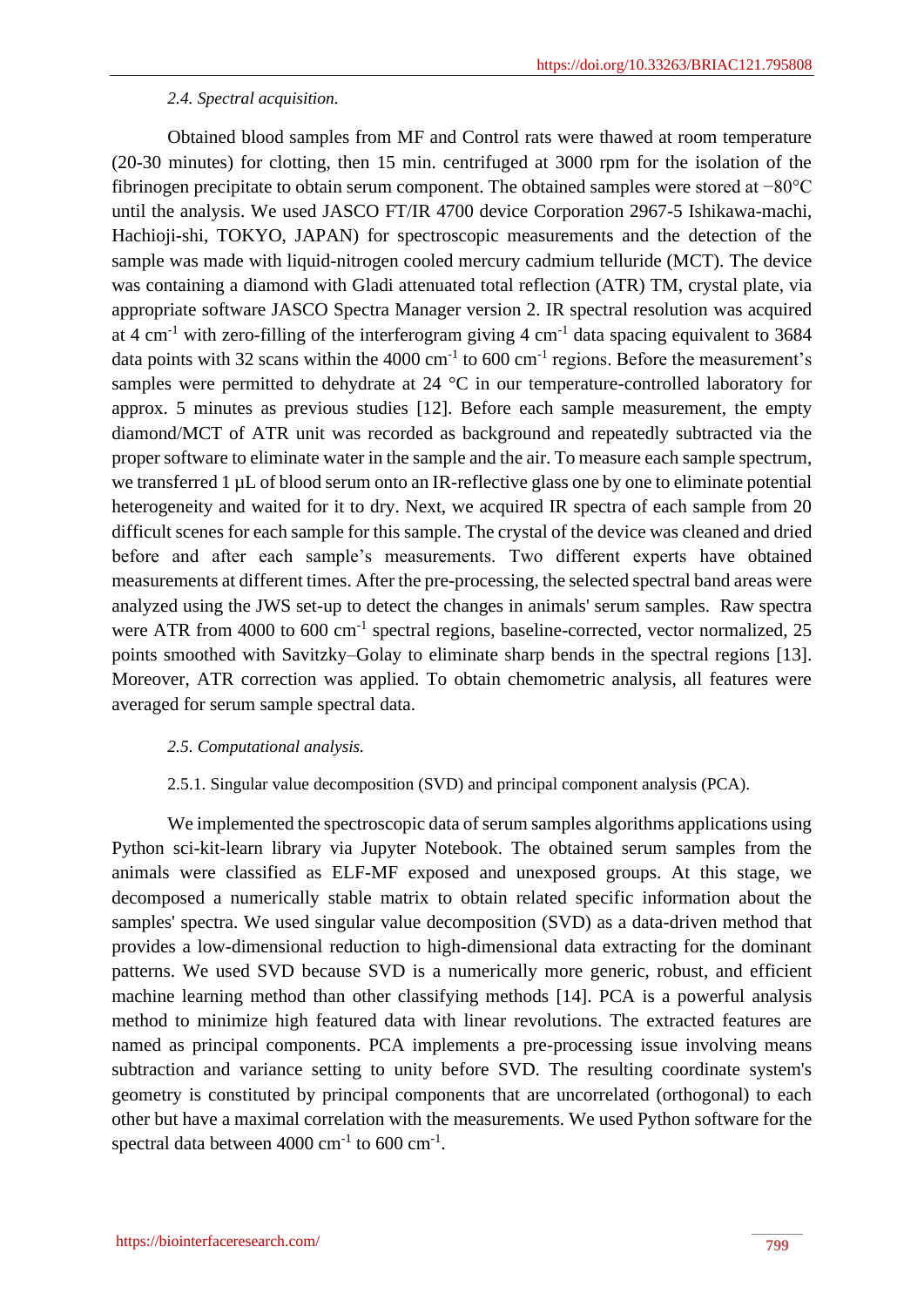#### *2.6. Statistics.*

Kolmogorov–Smirnov was used to explore distribution. An Independent t-test, Oneway ANOVA (Graph Pad Prism 6.01 (Graph Pad Software, Inc.) was used to evaluate significance. We evaluated the absorbance of data as mean  $\pm$  SD (standard deviation). The statistical significance was signified as less than or equal to  $p < 0.05^*$ ,  $p < 0.01^{**}$  and  $p <$ 0.001\*\*\*.

## **3. Results and Discussion**

In this study, long-term effects of EMF, starting with fetal life and continuing after birth, were investigated by FTIR spectroscopy and biochemical assays.

Sum levels of TAS, TOS, TNF-α were studied in Control and MF groups. We compared the levels of measurements with Mean ±Std. Deviation, One-way ANOVA "" 'Bonferroni's multiple comparisons tests, the statistical results are shown in Table 1. As it is presented in Figure 2 our results showed significant changes among groups. There was a decrease in the serum levels of TAS in chronically exposed rats against the unexposed group (p-value  $< 0.05$ ). However, TOS measurements increased among chronically exposed rats (p-value  $< 0.05$ ). Additionally, we compared the OSI index based on the ratio of reactive oxygen species (ROS) and antioxidant capacity among groups significantly higher in the exposed group. Also, serum levels of TNF-α, which is almost used as a marker of cytokine in inflammation, were measured. The results showed a significant increase in the exposed group.

We showed FTIR spectra and second derivative of FTIR spectra collected from the blood serum of rats from MF and Control groups (Figure 3). When we compared the mean average FTIR spectral analysis results among these two experimental groups, we observed that in the control group, the value of absorbance in all IR ranges is lower than in MF group (Figure 4).

This maximum absorbance in the IR range corresponds to the characteristic's functional groups of nucleic acid, proteins, carbohydrates, and lipids are shown in Figure 5. Table 2 presents the vibrations assigned in the blood serum of samples and the description of these groups. There were significant quantitative changes in the nucleic acids (Figure 5a), proteins (Figure 5b), and lipids (Figure 5c). We observed a decrease of nucleic acids and phospholipids and an increase of proteins and lipids fraction in blood serum of rats' administration by EMF compared to the control group  $(p<0.001)$ . Furthermore, one peak corresponding to proteins vibration was visible in this region. This peak corresponds to  $\delta$  N–H bending, C–N, and C–C stretching vibrations of amide III - 1234 cm<sup>-1</sup> [15, 16]. Moreover, peaks at 1170 cm<sup>-1</sup> attributed to C-H tyrosine's in-plane bending mode [17] were observed. Furthermore, a peak at 1120 cm-<sup>1</sup> is attributed to the strong C-O band of ribose (serves as a marker band for RNA in solutions) [18]. Moreover, peaks corresponding to nucleic acids and phospholipids vibrations were also noticed in measured samples. In FTIR spectra were visible peaks at 1078 cm<sup>-1</sup> (C-C or PO<sup>2</sup>stretch (nucleic acid) [17] and  $1029 \text{ cm}^{-1}$  (asymmetric PO<sub>2</sub> stretching vibration form phospholipids and nucleic acid) [19].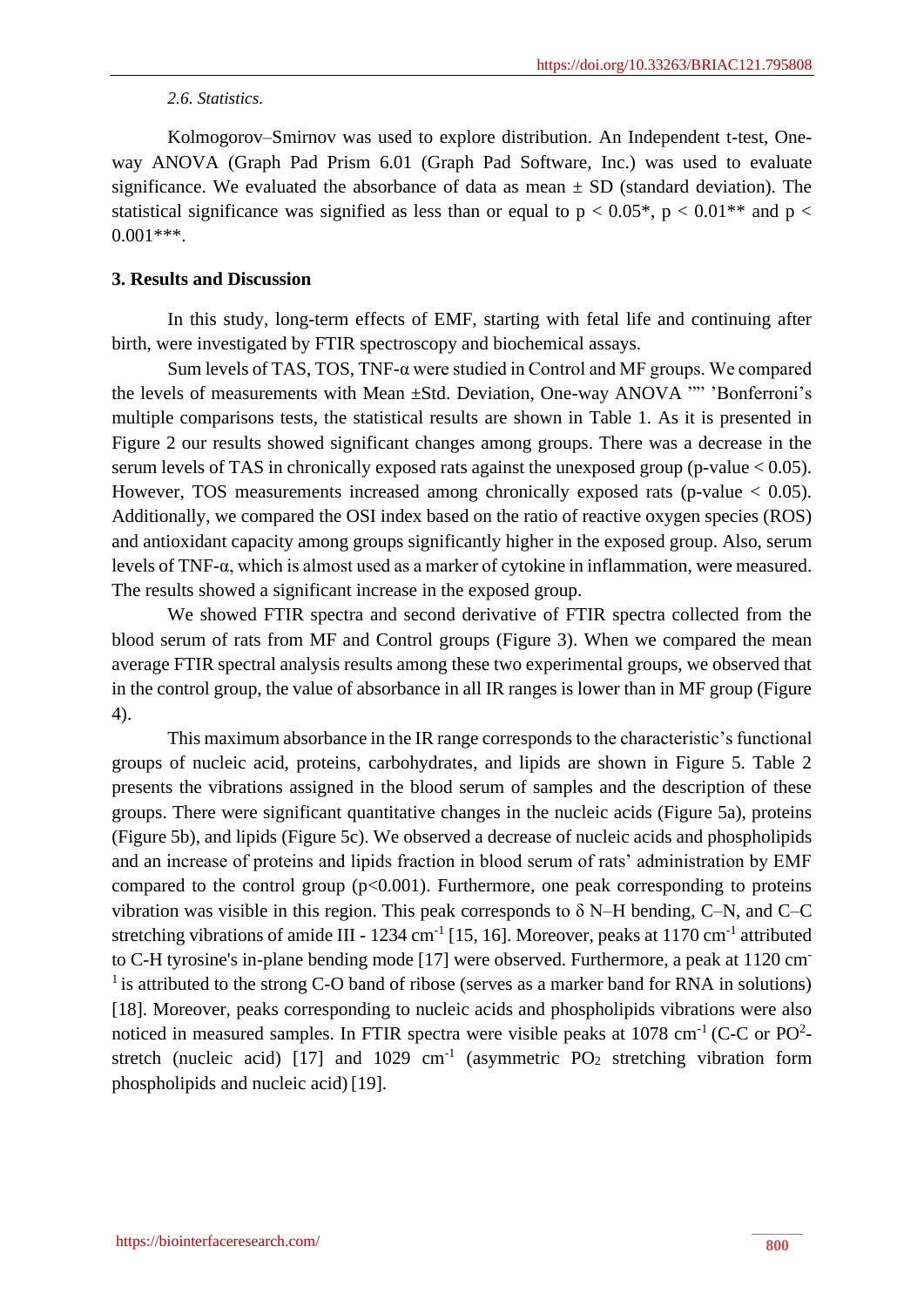

**Figure 2.** Levels of total antioxidant status (a) (TAS), total oxidant status TOS and oxidative stress index (OSI). TNF-alpha level for the exposed and unexposed group. \*P<0.05 and \*\*\*p<0.001 were significant among the exposed and unexposed groups.

**Table 1.** Plasma TAS, TOS, TNF- α and OSI (Oxidative stress index) level with Mean ±Std. Deviation, Oneway ANOVA "" 'Bonferroni's multiple comparisons test results.



**Figure 3.** Raw FTIR spectra (a, b) and second derivative of FTIR spectra (c, d) of blood serum of newborn rats from MF (a, c) and Control (b, d) groups.

The characteristic IF proteins were observed (Figure 5b). The peak at 1693 cm<sup>-1</sup> belongs mostly to the stretching of C=O [20]. Proteins, including the amide I (1631 cm<sup>-1</sup>), exhibit the spectra's strongest bands depending on the protein's secondary structure. Moreover, peaks at: 1535 cm<sup>-1</sup> (Amide II) and 1513 cm<sup>-1</sup> (cytosine) [21], were noticed in FTIR spectra.

<https://biointerfaceresearch.com/> **801** The last analyzed region attributed to lipids vibrations was between 3000 cm<sup>-1</sup> and 2800 cm<sup>-1</sup> (Figure 5c). In these IR range vibrations corresponding to CH stretch of lipids and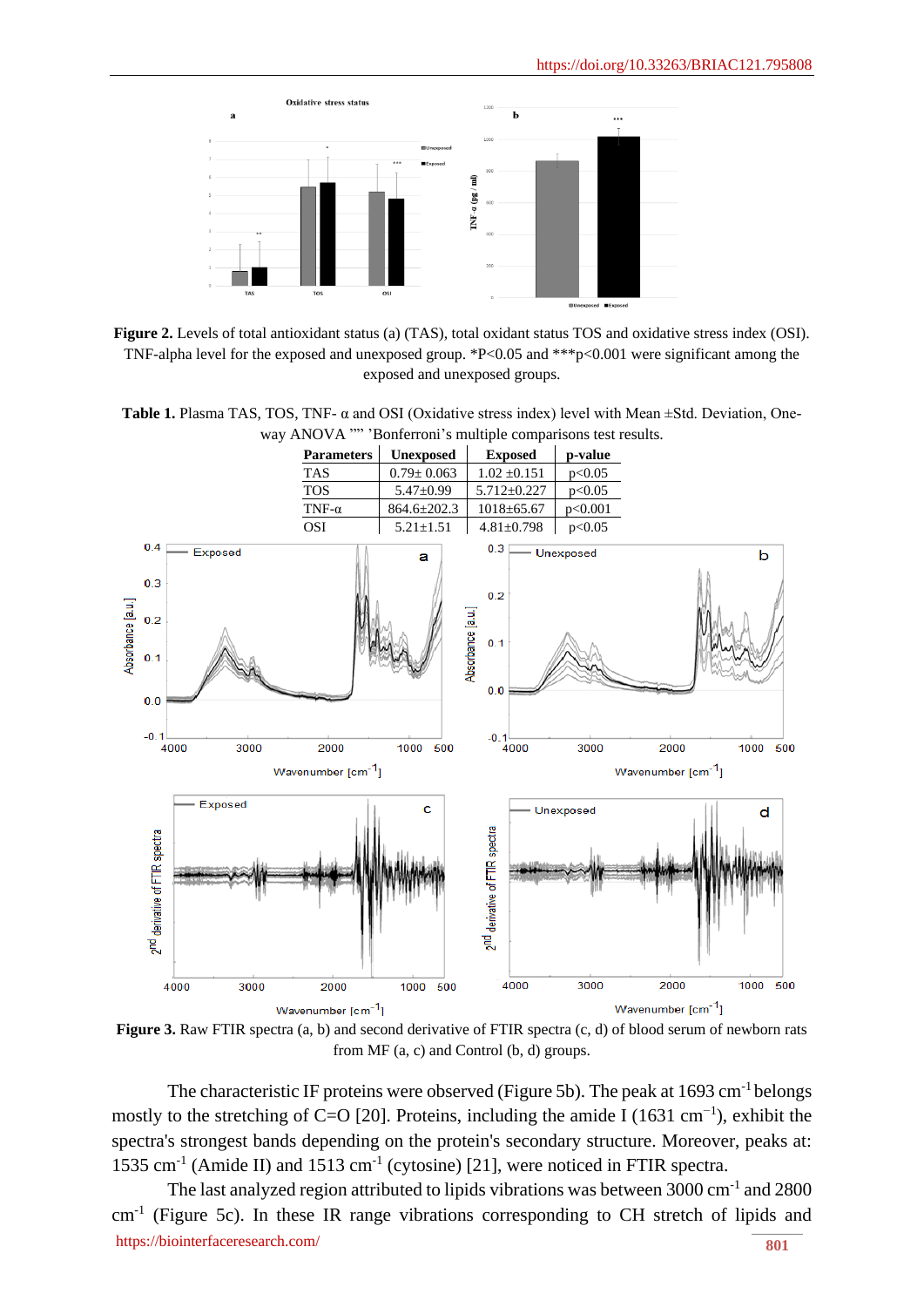proteins, end asymmetric CH stretch band, C-H vibrations in lipids & proteins, υas CH<sup>2</sup> [22], general assignments, methylene (CH2), υ<sup>s</sup> CH3, symmetric vibration of CH and general CH2, CH<sup>3</sup> lipids vibrations [23-24], were observed.



Figure 4. Mean FTIR spectra (a) and  $2<sup>nd</sup>$  derivative FTIR spectra (b) obtained for the blood serum of newborn rats from MF (black curve) and Control (grey curve) groups.





| <b>FTIR</b> spectroscopy<br>Wavenumber $\lceil$ cm <sup>-1</sup> $\rceil$ | <b>Vibrations</b>                                                            | <b>References</b> |
|---------------------------------------------------------------------------|------------------------------------------------------------------------------|-------------------|
| 1234                                                                      | Amide III (proteins $\delta$ N-H bending, C-N, and C-C stretching)           | [14]              |
| 1078                                                                      | C-C or PO2 stretch (nucleic acid)                                            | [16]              |
| 1170                                                                      | C-H in-plane bending mode of tyrosine                                        | [16]              |
| 1120                                                                      | The strong C-O band of ribose (serves as a marker band for RNA in solutions) | 17                |
| 1029                                                                      | Asymetric PO2 stretching vibration form phospholipids and nucleic acid       | [20]              |
| 1693                                                                      | Stretching of $C=O$                                                          | [21]              |
| 1631                                                                      | Amide I.                                                                     | [22]              |

<https://biointerfaceresearch.com/> **802**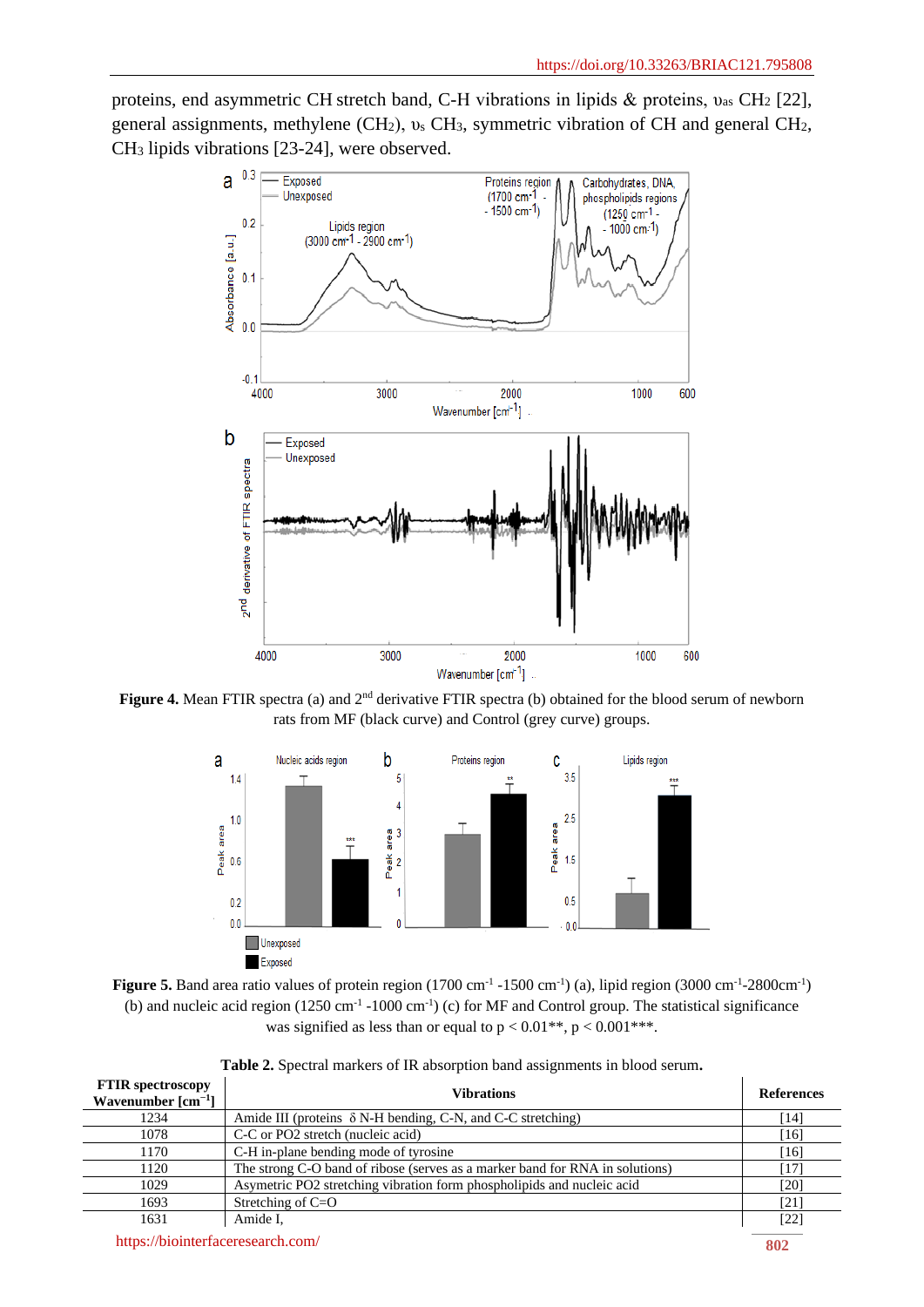| <b>FTIR</b> spectroscopy<br>Wavenumber $\lceil$ cm <sup>-1</sup> $\rceil$ | <b>Vibrations</b>                      | References         |
|---------------------------------------------------------------------------|----------------------------------------|--------------------|
| 1513                                                                      | <b>Cytosine</b>                        | [24]               |
| 1535                                                                      | Amide II with lower absorbance found   | $\lceil 24 \rceil$ |
| 2960                                                                      | End antisymmetric CH3 stretch band     | $[25]$             |
| 2930                                                                      | General assignments, methylene (CH2)   | [26]               |
| 2870                                                                      | Symmetric vibration of CH lipids group | $[26]$             |

We underwent the spectral data of chemometric analysis using PCA-SVM as a first discriminant attempt and then by PCA- k-means clustering analysis applied as a final and best discriminant model (Figure 6). We investigated exposed group serum samples and unexposed group serum samples. The size of the data matrices for the unexposed group's serum data was 7x1765, and 11x1765 for ELF-MF exposed groups obtained from the spectra of the samples. These data matrices represent absorbance corresponding to the wavenumbers. The length of the wavenumber vector was 1756. The wavenumbers spanned from  $4000 \text{ cm}^{-1}$  to  $600 \text{ cm}^{-1}$ . In this study, the PCA of the second derivative spectral data matrix standardized and K-means algorithm applied. For each of the 18 samples for serum configurations, one cluster analysis with  $k = 2$  was performed (Figure 7). Also, Additionally, Table 3 shows the clustering evaluation metrics of plasma second derivative IR spectral data, where can be seen data distinguished successfully.

As it is known that the effect of chronic EMFs exposure does not fully know, therefore, we examined obtained blood serum via spectrochemical and biochemical analysis to evaluate the impact of chronic ELF-MF exposure in rats before and after neonatal life.

Our results showed that ELF-MF exposure affects the antioxidant system as mediators of metabolites of toxic effects via biochemical analysis, and spectral analysis showed that chronic EMF has the potential to change the balance of phospholipids, as well as lipids, carbohydrates, and proteins.



**Figure 6.** PCA analyses of blood serum obtained for raw FTIR data (a) and 2<sup>nd</sup> derivative data (b) collected from MF (black dot) and Control (grey star) rats. The IR range was between 800 to 1800 cm<sup>-1</sup>. The size of the data matrices for serum data of the unexposed group was 7x1765, and 11x1765 for ELF-MF exposed groups obtained from the spectra of the samples. These data matrices represent absorbance corresponding to the wavenumbers. The length of the wavenumber vector was 1756. The wavenumbers spanned from 4000 cm<sup>-1</sup> to 600 cm<sup>-1</sup>.

In this study, the impact of chronic exposure increased animals' serum levels linked to an evoke on the antioxidant system. Torres-Duran *et al*. had been shown there was an increase in serum HDL after acute one-time exposure [25]. Increased lipoprotein peroxidation is a marker of modification of low-density lipoprotein [26]. ELF-MF exposure seems to have effects on the impaired antioxidant capacity. Additionally, increased levels of FFA in our study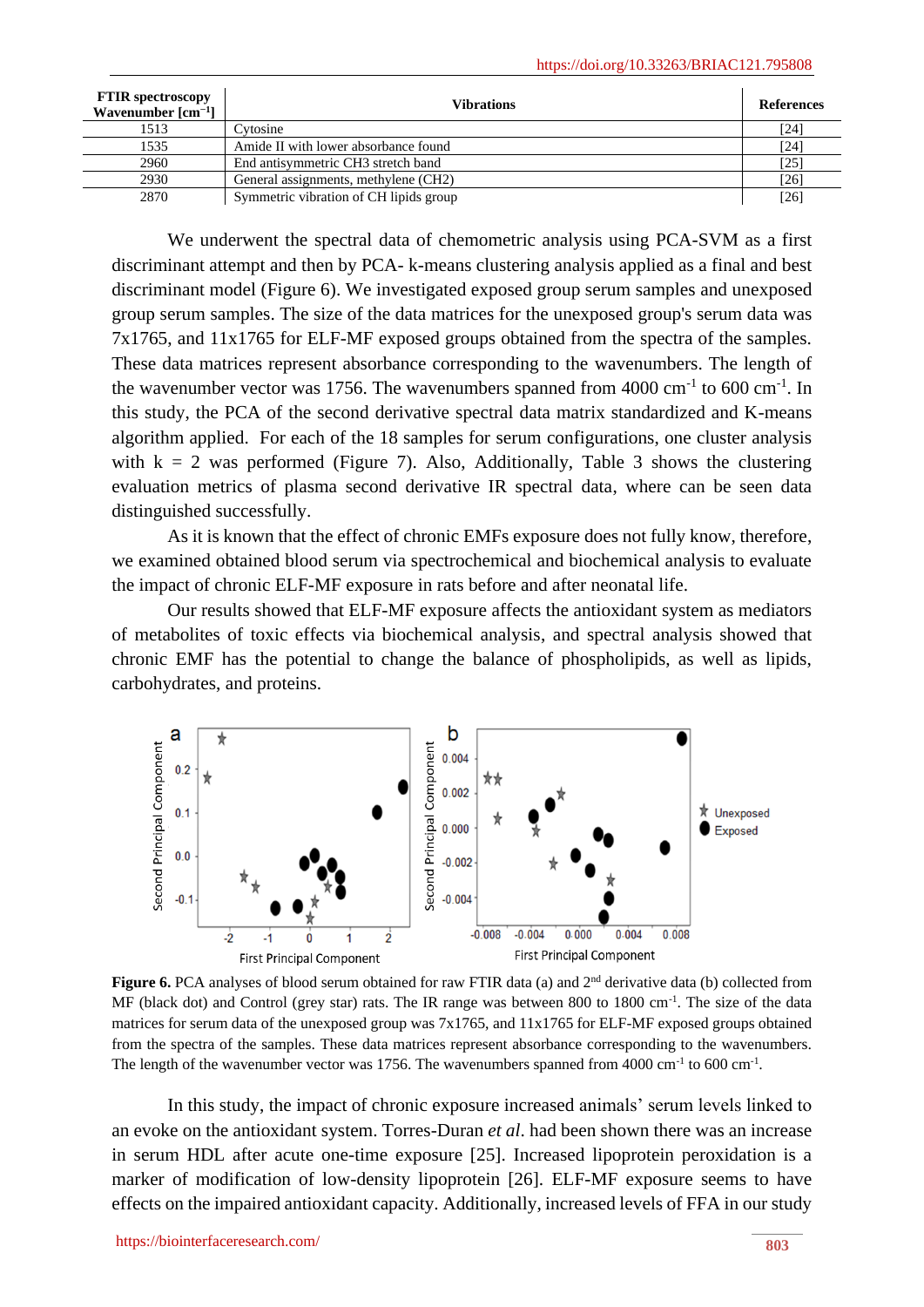

might indicate that metabolism of lipids was increased after ELF-MF exposure as in previous studies [25].

Serum TNF- $\alpha$  level was decreased in the chronic exposure group. This may be an interaction between TNF alpha and IL-1. As an inflammatory, stimulating cytokine, increased production IL-1 could increase oxidative stress, which might evoke inflammation. Contralaterally increased oxidative stress because of inflammation causes the production of ROS through inflammatory cells. Our results were following previous studies' findings [27- 28]. Lee *et al*. suggested that ELFMF exposure affects the antioxidant system by producing free ROS [29]. Additionally, some studies claimed that chronic ELF-MF exposure may lead to chronic diseases like atherosclerosis, damage to the liver, and brain regions changes. Finally, our biochemical analysis showed that chronic ELFMF exposure causes lipid peroxidation and antioxidant serum activity elevation and has impacts on membrane lipid balance.

Earlier studies had been showing that EMFs cumulative effects depend on the exposure time and intensity. EMFs' impact on animals showed that exposures over 1 or 2 months lead to modest structural changes on the brain and neurons, which may be irreversible. [30]. Also, Özorak *et al*. [31] showed that ELFs affect the reproductive system, which suggests structural changes and fertility problems leading to reproductive dysfunctions. These results suggest that EMF exposure shows its effect depending on cumulative and mutational effects. Consequently, in our results, we showed changes in the phospholipids and lipids IR regions (Figure 3-2, Figure 5a-c). These molecules mainly build brain structures [32]. Moreover, these changes are statistically significant and were observed after exposure of animals to a magnetic field (Figure 5a-c).

Exposing to the electrical field has significant effects on biological materials via changing electrical signals. Electrical signals have an important role in the transmission of information in the process of biological events. This interaction is sufficient for the critical biochemical changes of blood [33]. Membrane interaction with ELF-MF causes a change in the cell electrical signal order. Low frequency and low-intensity EM fields have effects on the movements of molecules and ions, which lead to improving the balance of ions in the body.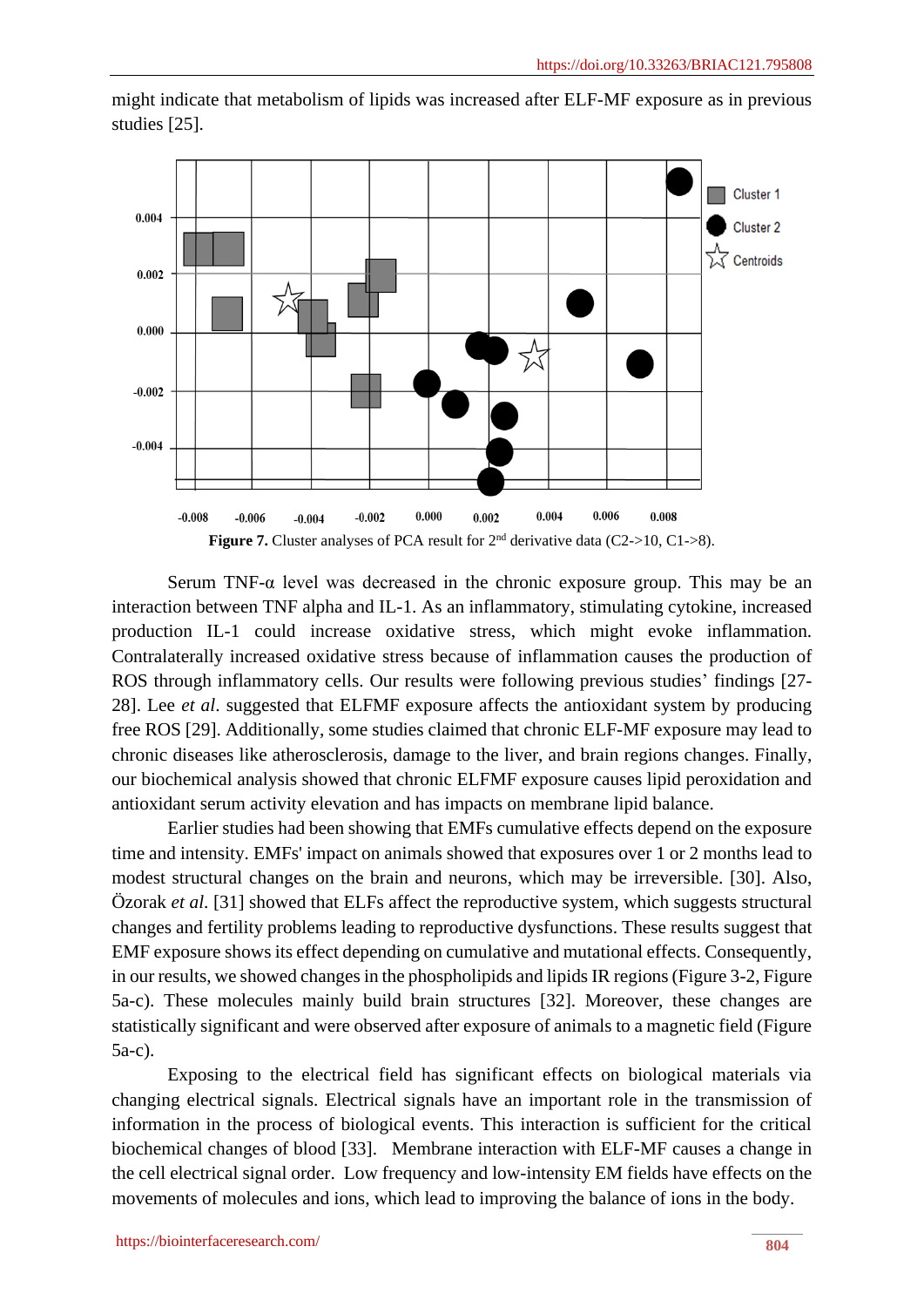Clinical evaluation of ELF-MF exposure resulted from the numerous changes of white blood cells and red blood cells. Moreover, in membrane receptors responsible for transmitting and receiving information from the outside were placed. These receptors are mainly made of protein structures. Therefore, the secondary structure of proteins is very important for their proper functioning. In our research, we showed that ELF-MF caused changes in protein fraction (Figure 3-4, Figure 5b) and the secondary structure of proteins (Figure 5b). Additionally, Ross *et al*. indicated that exposure to an ELF-MF less than 200-300 Hz might alter changes in cell metabolism resulting in the generation of free oxygen radicals causing oxidative stress [34], which also is responsible for changes in proteins.

ELF-MF originating from residential and industrial power lines, medical devices, and household appliances is a modern environmental pollution type produced by various electronic devices in everyday use. This repeated exposure results from various side effects on biological homeostasis, prompting several changes in biochemical blood levels to physiological diseases. Previous studies indicated that EMF affects cell cycles, cell viability, steroidogenesis [35] in the uterus, effects on metabolic activity. Besides, it affects the reproductive system, which changes the intrauterine milieu of estrogens in the endometrium tissue, leading to changes in the menstrual cycle and metabolism. Additionally, it has effective changes on membrane macromolecules and the metabolism of calcium. Our study showed that EMF changed the balance of phospholipids and lipids, carbohydrates, and proteins (Figure 5). Consequently, EMF caused changes in all organisms.

Recent studies about the effect of prenatal ELF-MF exposure showed that there are associations between low birth weight, small gestational age, or intrauterine growth retardation in offspring; also, human studies had shown that MF exposure might cause physical changes in humans. Yolk proteins, which provide nutrients to embryos, are essential for growth. It has large amounts of phosphor glycoproteins, amino acids, phosphate, lipids, and carbohydrates [36]. Additionally, it has a large number of mitochondria for the utilization of ATP production. An increase of glycogen functional groups was observed in the FTIR spectra (Figure 2) of the chronic EMF exposure group compared to the unexposed group. Our results were similar to a study that was made on the reproductive system [37].

As a result, EMF-MF is an important environmental factor in developing cells that have a fast-mitotic activity. Our study verified that chronic low-frequency magnetic field exposure affects rats' pups' blood serum structure exposed in fetal life and after birth. IR analysis had provided information about chemical and functional vibrations underexposure or unexposed environmental state. We used the IR spectroscopic method because of these methods' advantages in recent studies to evaluate blood serum biological samples.

The research outputs clarify that long-term ELF- MF exposure to rats' pups before and after gestational period basis appreciable long-term deficit in blood parameters. Our findings demonstrate that chronic 50 Hz exposure impacts lipid profile, increases lipid peroxidation, and affects the antioxidant system. Also, we concluded that FTIR might be a selectable technique that can be used to assess the effects of EMF on the blood tissue of animals. However, recent literature does not have enough knowledge about the interaction of ELF- MF and biological material. There is a big necessity to understand the interaction and biological systems; for this reason, we need further research and analysis.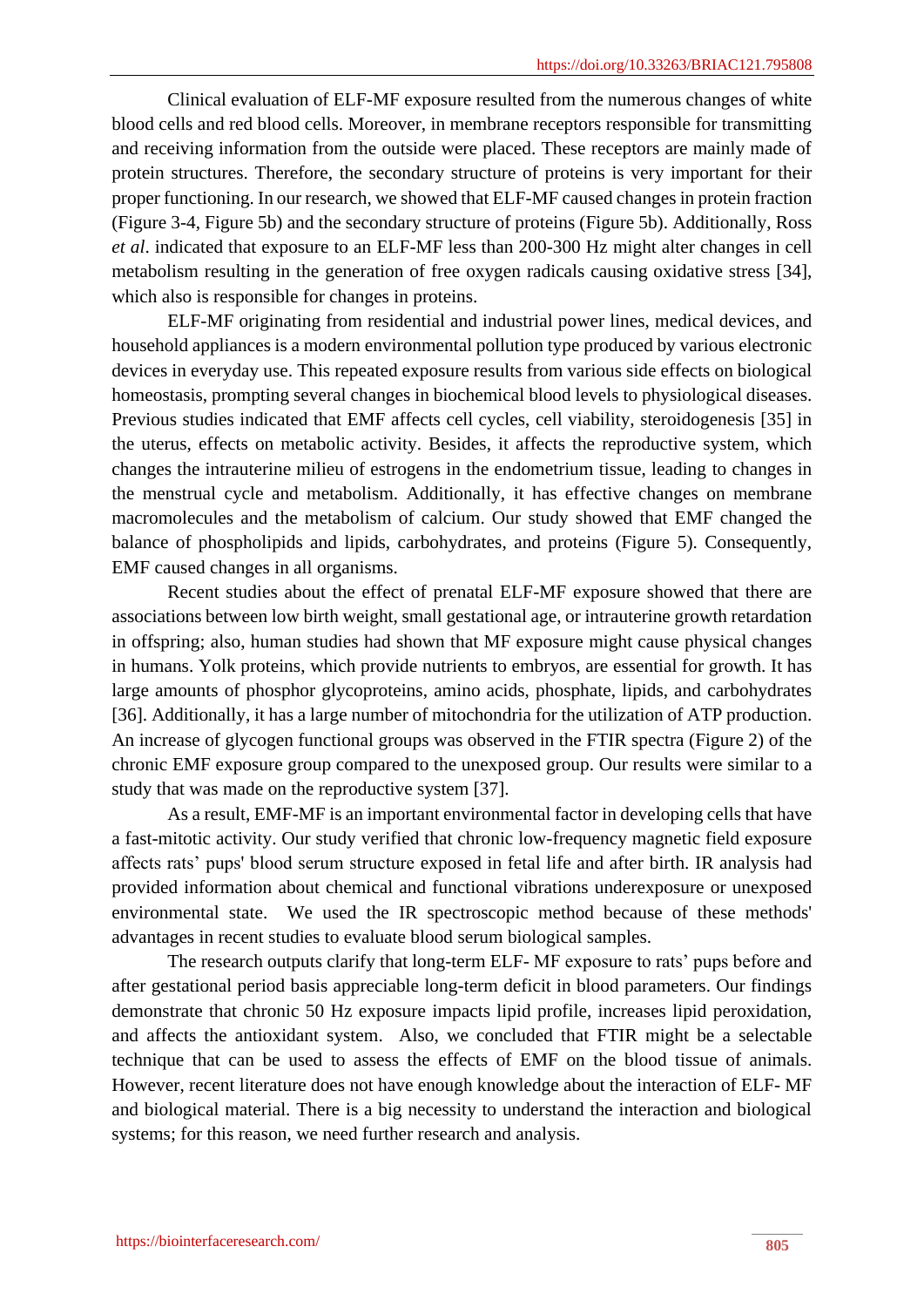#### **4. Conclusions**

Considering that the use of EMFs with several spectrums involved in the natural environment will increase even more in the future, the subject's importance increases. However, there is not enough study about intrauterine and extrauterine exposure to the low frequency of magnetic field and biomolecular interaction and chronic impact of ELF-MF exposure on blood tissue physiology. Our results showed that long-term exposure to ELF-MF caused quantitative and qualitative changes in phospholipids, nucleic acid, carbohydrates, proteins, and lipids. Moreover, obtained FTIR spectra showed decreased phospholipids fraction and increased proteins and lipids amount in blood serum. Furthermore, significant changes in proteins were visible in rats that have been subjected to a magnetic field. Consequently, this study showed that ELF –MF exposure caused significant changes in biological molecule balance in blood serum, which may have consequences for the body's proper functioning. However, these effects should be investigated in the following study.

## **Funding**

This research received no external funding.

## **Acknowledgments**

This research has no acknowledgment.

## **Conflicts of Interest**

The authors declare no conflict of interest.

## **References**

- 1. Merla, C.; Liberti, M.; Consales, C.;Denzi, A.; Apollonio, F.; Marino, C.; Benassi, B. Evidences of plasma membrane-mediated ROS generation upon ELF exposure in neuroblastoma cells supported by a computational multiscale approach. *Biochimica et Biophysica Acta – Biomembranes* **2019**, *1861,* 1446-1457, [https://doi.org/10.1016/j.bbamem.2019.06.005.](https://doi.org/10.1016/j.bbamem.2019.06.005)
- 2. Güleken, Z. Chronic low-frequency electromagnetic field exposure before and after neonatal life induces changes on blood oxidative parameters of rat offspring. *Annals of Medical Research* **2021**, *28,* 361-5, [https://doi.org/10.5455/annalsmedres.2020.08.876.](https://doi.org/10.5455/annalsmedres.2020.08.876)
- 3. Kowalczuk, C.I.; Lucy R.; Thomas, J.M. Effects of Prenatal Exposure to 50 Hz Magnetic Fields on Development in Mice: I. Implantation Rate and Fetal Development. *Bioelectromagnetics* **1994**, *15,* 349–61, [https://doi.org/10.1002/bem.2250150409.](https://doi.org/10.1002/bem.2250150409)
- 4. Núñez-Enríquez, J.C.; Correa-Correa, V.; Flores-Lujano, J; Pérez-Saldivar, M.L.; Jiménez-Hernández, E; Martín-Trejo, J.A; Espinoza-Hernández, L.E.; Medina-Sanson, A.; Cárdenas-Cardos, R; Flores-Villegas, L.V. Extremely Low-Frequency Magnetic Fields and the Risk of Childhood B-Lineage Acute Lymphoblastic Leukemia in a City With High Incidence of Leukemia and Elevated Exposure to ELF Magnetic Fields. *Bioelectromagnetics* **2020,** *41*, 581-597, [https://doi.org/10.1002/bem.22295.](https://doi.org/10.1002/bem.22295)
- 5. Khan, M.W.; Juutilainen, J.; Auvinen, A.; Naarala, J.; Pukkala, E.; Roivainen, P. A cohort study on adult hematological malignancies and brain tumors in relation to magnetic fields from indoor transformer stations. *International Journal of Hygiene and Environmental Health* **2021**, *233,* [https://doi.org/10.1016/j.ijheh.2021.113712.](https://doi.org/10.1016/j.ijheh.2021.113712)
- 6. Ren, Y.; Chen, J.; Miao, M.; Li, D.K.; Liang H.; Wang, Z.; Yang, F.; Sun, X.; Yuan, W. Prenatal exposure to extremely low frequency magnetic field and its impact on fetal growth. *Environmental Health* **2019**, *18*, [https://doi.org/10.1186/s12940-019-0447-9.](https://doi.org/10.1186/s12940-019-0447-9)
- 7. Zastko, L.; Makinistian, L; Moravčíková, A; Jakuš, J.B.I. Effect of Intermittent ELF MF on Umbilical Cord Blood Lymphocytes. *Bioelectromagnetics* **2020**, *41*, 649-655, [https://doi.org/10.1002/bem.22302.](https://doi.org/10.1002/bem.22302)
- 8. Chen, L.; Xia, Y.; Lu, J.; Xie, Q.; Ye, A.; Sun, W. A 50-Hz magnetic-field exposure promotes human amniotic cells proliferation via SphK-S1P-S1PR cascade mediated ERK signaling pathway. *Ecotoxicology and Environmental Safety* **2020**, *194,* [https://doi.org/10.1016/j.ecoenv.2020.110407.](https://doi.org/10.1016/j.ecoenv.2020.110407)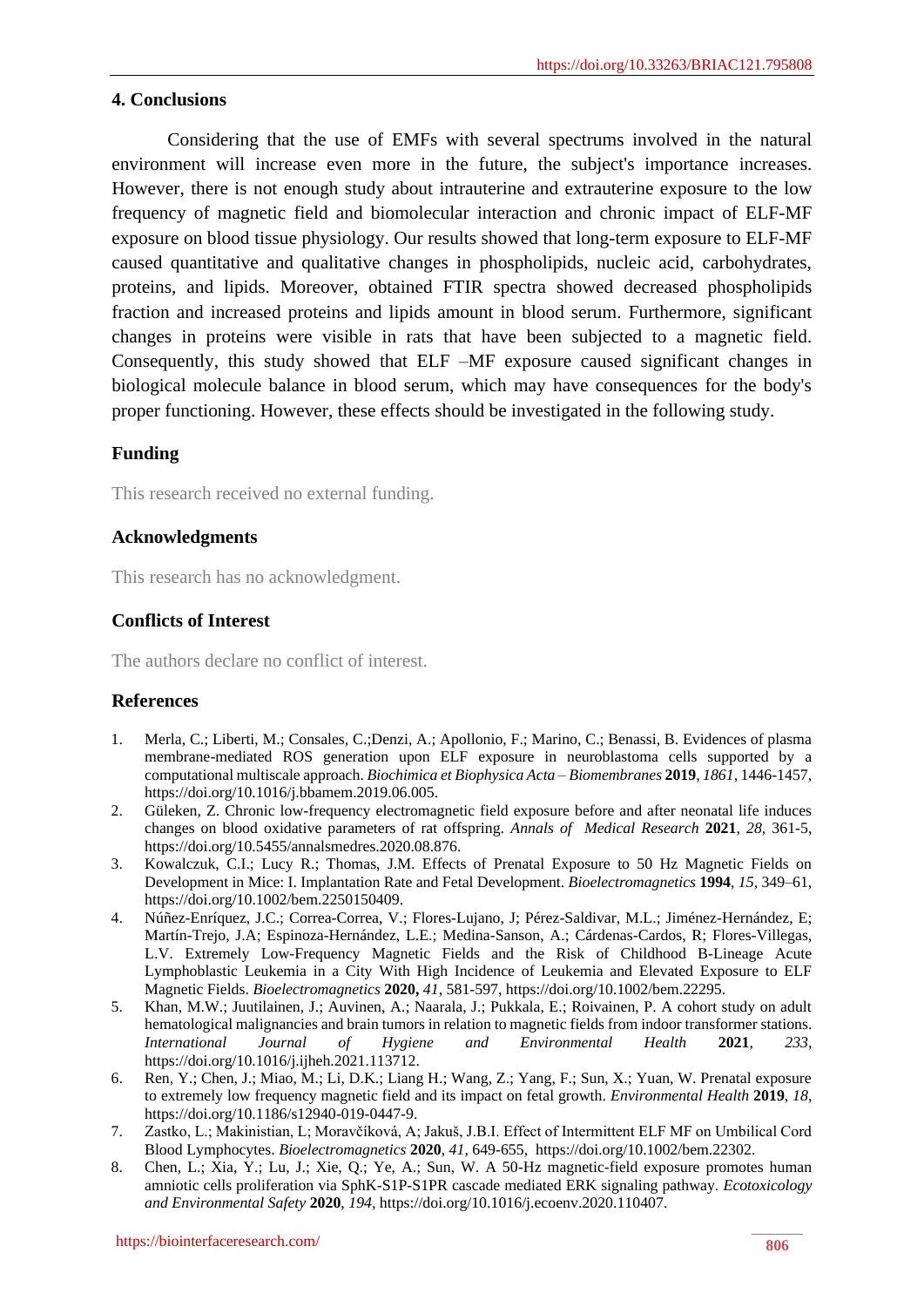- 9. Güleken, Z.; Ünübol, B.; Toraman, S. Diagnosis of Opioid Use Disorder with High Sensitivity and Specificity by Advanced Computational Analysis of Fourier Transform Infrared Spectroscopy. *Infrared Physics and Technology* **2020**, *105*, [https://doi.org/10.1016/j.infrared.2020.103218.](https://doi.org/10.1016/j.infrared.2020.103218)
- 10. Guleken, Z.; Ünübol, B.; Bilici, R. Investigation of the Discrimination and Characterization of Blood Serum Structure in Patients with Opioid Use Disorder Using IR Spectroscopy and PCA-LDA Analysis. *journal of pharmaceutical and biomedical analysis* **2020**, *190,* [https://doi.org/10.1016/j.jpba.2020.113553.](https://doi.org/10.1016/j.jpba.2020.113553)
- 11. Morais, C.L.M.; Paraskevaidi, M.; Cui, L. Standardization of Complex Biologically Derived Spectrochemical Datasets. *Nature Protocols* **2019**, *14,* 1546–77, [https://doi.org/10.1038/s41596-019-0150](https://doi.org/10.1038/s41596-019-0150-x) [x.](https://doi.org/10.1038/s41596-019-0150-x)
- 12. Guleken, Z.; Kuruca, S.E.; Ünübol, B. Biochemical Assay and Spectroscopic Analysis of Oxidative/Antioxidative Parameters in the Blood and Serum of Substance Use Disorders Patients. A Methodological Comparison Study. *Spectrochim Acta A Mol Biomolecular Spectroscsopy* **2020**, *240,* [https://doi.org/10.1016/j.saa.2020.118625.](https://doi.org/10.1016/j.saa.2020.118625)
- 13. Merritt, I.R; Purcell, C; Stroink, G. Uniform magnetic field produced by three, four, and five square coils, *Review of Scientific Instruments* **1983**, *54,* 879-882, doi.org/10.1063/1.1137480
- 14. Depciuch, J.; Parlinska-Wojtan, M. Qualitative and Quantitative Changes in Phospholipids and Proteins Investigated by Spectroscopic Techniques in Olfactory Bulbectomy Animal Depression Model. *Journal of Pharmaceutical and Biomedical Analysis* **2018**, *148,* 24–31, [https://doi.org/10.1016/j.jpba.2017.09.016.](https://doi.org/10.1016/j.jpba.2017.09.016)
- 15. Steck, T.L.; Kant, J.A. Preparation of Impermeable Ghosts and inside-out Vesicles from Human Erythrocyte Membranes. In Methods in Enzymology. *Methods Enzymology* 1**974**, *31,* 172–80, [https://doi.org/10.1016/0076-6879\(74\)31019-1.](https://doi.org/10.1016/0076-6879(74)31019-1)
- 16. Keser, H.; Bozkurt, Girit Ö.; Majeed, M.; Nayak, M.; Bilgin, M.D. Pterostilbene administration improves the recovery potential of extremely low-frequency magnetic field in acute renal ischemia-reperfusion injury: an FTIR spectroscopic study. *Turkish Journal of Biology* **2020**, *17,* 48-60[, https://doi.org/10.3906/biy-1907-](https://doi.org/10.3906/biy-1907-18) [18.](https://doi.org/10.3906/biy-1907-18)
- 17. Steinier, J.; Termonia, Y.; Deltour, J. Smoothing and Differentiation of Data by Simplified Least Square Procedure. *Analytical Chemistry* **1972**, *44,* 1906–9, [https://doi.org/10.1021/ac60319a045.](https://doi.org/10.1021/ac60319a045)
- 18. Singh P. Supervised Machine Learning. In: *Learn PySpark: Build Python-Based Machine Learning and Deep Learning Models*. edited by Pramod, S.B. *CA: Apress* **2019**; pp. 117–59[, https://doi.org/10.1007/978-](https://doi.org/10.1007/978-1-4842-4961-1_6) [1-4842-4961-1\\_6.](https://doi.org/10.1007/978-1-4842-4961-1_6)
- 19. Henry, D.; Allison, B.D.; Nathaniel, M. Clustering Methods with Qualitative Data: A Mixed Methods Approach for Prevention Research with Small Samples. Prevention Science : *The Official Journal of the Society for Prevention Research* **2015**, *16,* 1007–16, [https://doi.org/10.1007/s11121-015-0561-z.](https://doi.org/10.1007/s11121-015-0561-z)
- 20. Chaber, R.; Łach, K.; Depciuch, J. Fourier Transform Infrared (FTIR) Spectroscopy of Paraffin and Deparafinnized Bone Tissue Samples as a Diagnostic Tool for Ewing Sarcoma of Bones. *Infrared Physics & Technology* **2017,** *85*[, https://doi.org/10.1016/j.infrared.2017.07.017.](https://doi.org/10.1016/j.infrared.2017.07.017)
- 21. Callery, E.L; Morais, C.L.M.; Paraskevaidi, M. New Approach to Investigate Common Variable Immunodeficiency Patients Using Spectrochemical Analysis of Blood. *Scientific Reports* **2019**, *9*, [https://doi.org/10.1038/s41598-019-43196-5.](https://doi.org/10.1038/s41598-019-43196-5)
- 22. Diem, M; Chalmers, J.M.; Griffiths, P.R. *Vibrational Spectroscopy for Medical Diagnosis*. John Wiley & Sons: Chichester, U.K.; Hoboken, N.J. USA. **2008**,
- 23. Ruiz-Chica, A.J.; Medina, M.A.; Sánchez-Jiménez, F. Characterization by Raman spectroscopy of conformational changes on guanine-cytosine and adenine-thymine oligonucleotides induced by aminooxy analogues of spermidine, *Journal of Raman Spectroscopy* **2004**, *35*, 93–100, [https://doi.org/10.1002/jrs.1107.](https://doi.org/10.1002/jrs.1107)
- 24. Sigurdsson, S.; Philipsen, P.A.; Hansen, L.K. Detection of skin cancer by classification of Raman spectra. *IEEE Trans Biomedical Engineering* **2004**, *51,* 1784–1793, [https://doi.org/10.1109/tbme.2004.831538.](https://doi.org/10.1109/tbme.2004.831538)
- 25. Torres-Duran, P.V.; Ferreira-Hermosillo, A. Effects of Whole-Body Exposure to Extremely Low Frequency Electromagnetic Fields (ELF-EMF) on Serum and Liver Lipid Levels, in the Rat'. *Lipids and Health Disease*  **2007**, *16,* 6-31[, https://doi.org/10.1186/1476-511X-6-31.](https://doi.org/10.1186/1476-511X-6-31)
- 26. Gutteridge, J.M.; Halliwell, B. The Measurement and Mechanism of Lipid Peroxidation in Biological Systems. *Trends in Biochemical Sciences* **1990**, *15,* 129–35, [https://doi.org/10.1016/0968-0004\(90\)90206](https://doi.org/10.1016/0968-0004(90)90206-q) [q.](https://doi.org/10.1016/0968-0004(90)90206-q)
- 27. Akdag, M.; Dasdag, Z.S.; Ulukaya, E.; Uzunlar, A.K. Effects of Extremely Low-Frequency Magnetic Field on Caspase Activities and Oxidative Stress Values in Rat Brain. *Biological Trace Element Research* **2010**, *138,* 238–49, [https://doi.org/10.1007/s12011-010-8615-3.](https://doi.org/10.1007/s12011-010-8615-3)
- 28. Zwirska-Korczala, K.; Jochem, J.; Adamczyk-Sowa, M. Effect of extremely low frequency electromagnetic fields on cell proliferation, antioxidative enzyme activities and lipid peroxidation in 3T3-L1 preadipocytes - An in vitro study. *Journal of Physiology and Pharmacology* **2005**, 101–108.
- 29. Hanie M, Jabarivasal; N, Sardanian, K. Effects of Various Densities of 50 Hz Electromagnetic Field on Serum IL-9, IL-10, and TNF-α Levels. *International Journal of Occupational and Environmental Medicine* **2020**, *11,* 24–32, [https://doi.org/10.15171/ijoem.2020.1572.](https://doi.org/10.15171/ijoem.2020.1572)